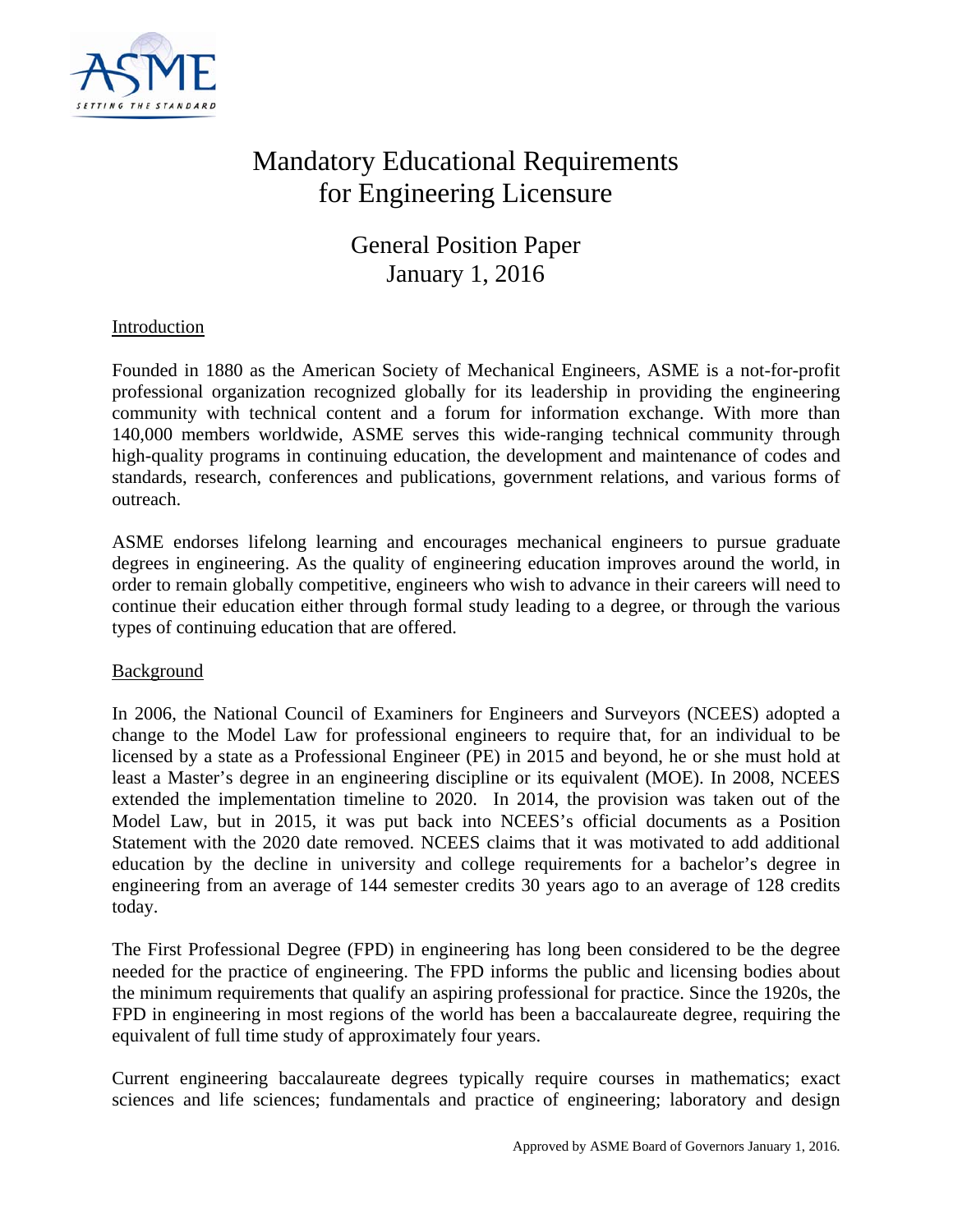experience; metrology and experimentation; ethics and professionalism; and selected topics from other disciplines, including the liberal arts and business. Some programs also include industrybased experience in the form of cooperative education or internships.

### ASME Position Statement on Master's or Equivalent (MOE)

ASME opposes a mandatory, across-the-board requirement of MOE, beyond the FPD currently decreed by tradition and practice.

ASME believes that the typical scope of an ABET accredited bachelor's degree can be and has been demonstrated to accommodate technical breadth and flexibility and the intellectual skills necessary for engineering graduates to qualify for employment in an engineering position. In addition, it is the appropriate qualification to attain licensure as a Professional Engineer. The steps in achieving that status are: (1) passing the Fundamentals of Engineering (FE) Examination, (2) successfully completing a four-year internship under a licensed engineer and (3) passing the final Principles and Practice (PE) Examination. Before being licensed as a Professional Engineer, these steps assure that the knowledge, skill and ethical standards expected from a Professional Engineer are attained. Continuing education is essential to the attainment and maintenance of licensure, as well as a life-long necessity for engineers of all disciplines beyond the studies that qualified them for the FPD. Continuing education helps PEs stay up-to-date with developments beyond their classroom and professional experience.

ASME believes that increasing educational requirements for licensure should not be used as a tool to offset the decrease in graduation requirements for the FPD. Over the past decades, legislatures and state higher education authorities have reduced the course load required for a baccalaureate degree in engineering to an average of 128 semester credits. From 2004 to 2014, however, data available to ASME shows that the average decrease was a mere 1.4 semester hours, and that this downward trend has plateaued. ASME believes that the current number of total hours is sufficient. Yet, even with this gradual change over time, there has been no drop in the national test scores in either the FE or PE examinations required for engineering licensure. In order to produce such results, the approach to educating an engineer has had to become more focused and efficient.

Improved technology has also contributed significantly, i.e. computers have replaced slide rules, and CAD software has replaced drawing by hand on drafting tables. The outcomes-based assessment of modern engineering programs has resulted in better, more focused coursework and computational capabilities are significantly superior to those available decades ago. Most of the decrease in credits is a result of the removal of physical education, ROTC, and basic math and science courses that are now taught in high schools. Thus, the need for increased hours is not required.

The reason for engineering licensure is to protect the safety, health and welfare of the public (as stated in the National Society of Professional Engineers Code of Ethics and in the codes of most of the other engineering societies). Legislation in these matters should be used for the purpose of public safety only. Increasing the prestige or status of the profession by raising the bar to access does not contribute to the profession nor does it serve the public. The value and effectiveness of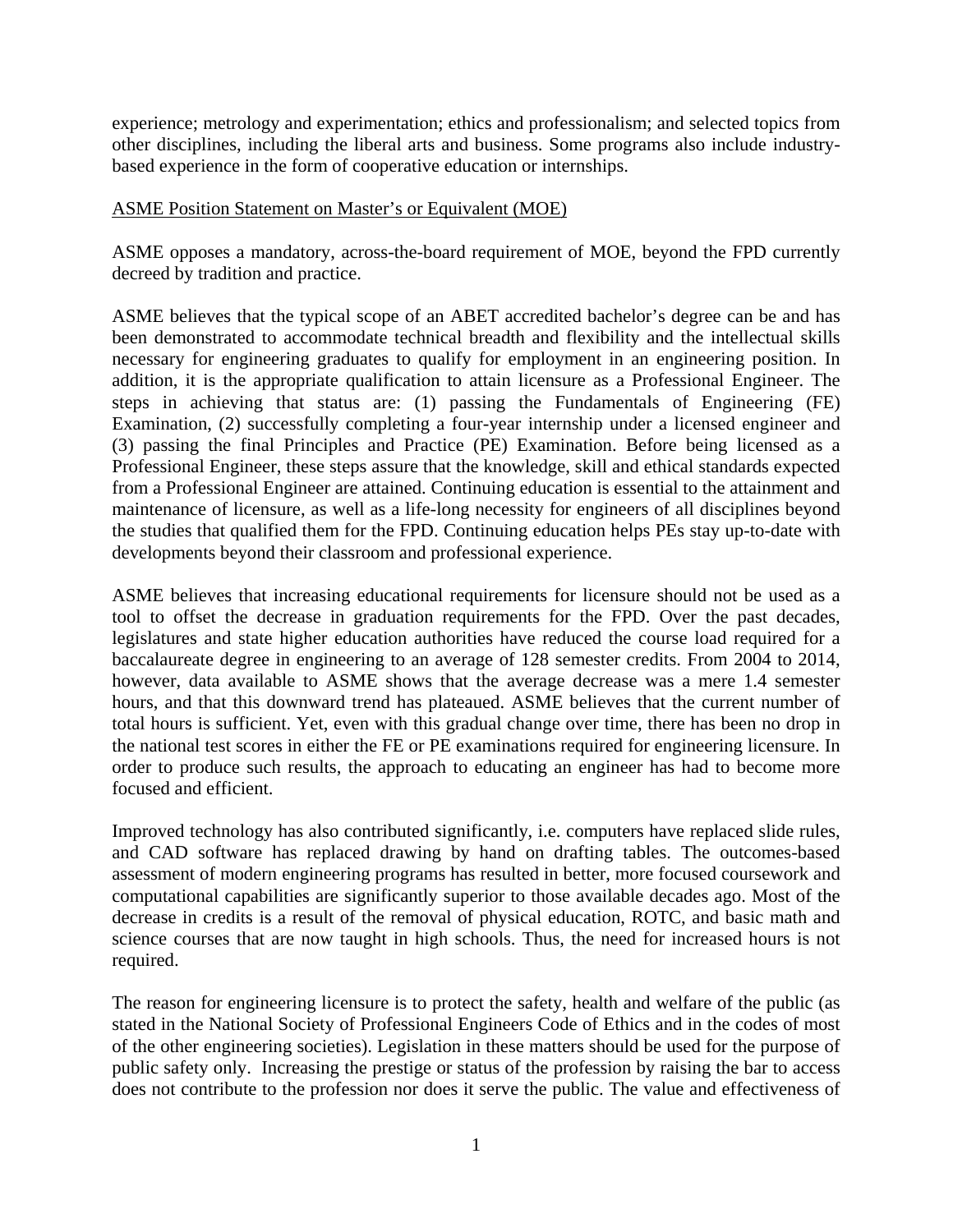the work that engineers do should be the sole measure of the profession. Professionalism and continuous education across the decades of an engineering career, together with strict adherence to the canons of ethics, are the real foundations of public safety.

We currently have a workable, effective and adaptable system of examinations and supervision in practice that results in highly competent professional engineers. We also have a system of state oversight that can take action against an individual engineer or part of the system that can be demonstrated to have fallen short of professional expectations. If more front-end coursework is the remedy, it should be employed because public safety is at risk due to poorly educated engineers. This is not the case now, nor are we seeing early indicators that it will be the case in the foreseeable future.

The people of the United States and the legislative and executive branches of the U.S. government are concerned with enhancing the nation's capabilities in science, technology, engineering, and math (STEM). To compete in the modern technological society and global economy, it is imperative that we expand our technologically capable workforce.

However, the percentage of students studying engineering compared to overall students enrolled in four-year colleges is shrinking. In 1981, 6.7 percent of degrees awarded in the U.S. were in engineering. In 1986, the figure rose to a high of 7.8 percent. Today it has dropped to 4.7 percent.<sup>1</sup> These statistics show we could be losing potential innovators to other majors each year.

The engineering degree is one of the most challenging programs of study that one may undertake at the university and requiring a Master's or Equivalent will make becoming an engineer appear even more difficult, which could further detract some of the highly capable students needed to ensure U.S. technological growth. Increasing the professional licensing requirements also has the potential to reduce the supply of licensed engineers who are able to practice and therefore reduce the U.S.'s technological competitiveness.

Because technological change is continuous over the typical 40 years of a professional engineering career, the additional courses taken at the beginning of a career have a rapidly decreasing usefulness compared to the continuing education required in most states to maintain licensure. In addition, many graduates are required to take highly specialized short courses, unavailable in universities, relating to their new job duties.

In addition, most graduate schools require a 3.0 grade point average for admission. If we say that a master's degree is a requirement for professional practice, we are telling many of our students that they are not qualified for a license.

ASME also opposes the implementation of MOE for only selected engineering disciplines. The line between disciplines can at times be difficult to establish. Individual professionals must exercise the appropriate professional judgment, autonomy and discretion to perform services only in the areas of their competence.

 $\overline{a}$ 

 $1$  Digest of Education Statistics, National Center for Education Statistics, U.S. Department of Education, accessed September 25, 2015.